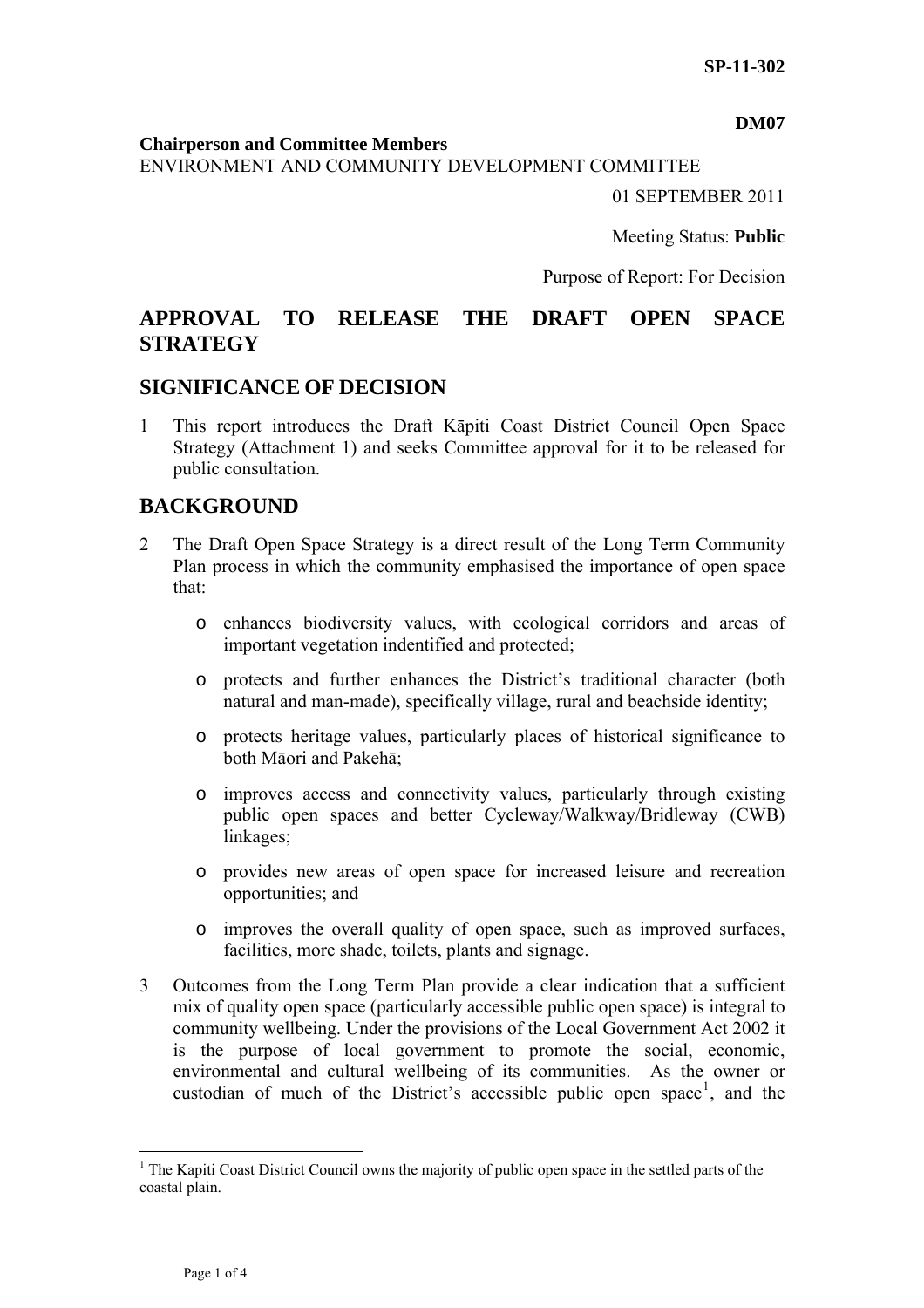manager of the District's shape and form, the Council sees adequate provision, development and maintenance of open space as a core component of its business.

### **CONSIDERATIONS**

- 4 Both residents and visitors to the Kāpiti Coast benefit from the many opportunities to experience open space; be it the coastal reserve, river corridors, parks or sports fields, the pleasure of open space for solace, amenity, sport or more informal recreation is important to everyone of every age and ability. Despite this, there are challenges in acquiring, maintaining or improving the quality, quantity and accessibility of open space, balanced with the need to be sustainable and financially responsible, and within the context of a wider open space network with many other open space landowners.
- 5 The Draft Open Space Strategy translates community outcomes into a statement of Council's vision for the open space of the Kāpiti Coast into the future. The focus of the strategy is primarily on Council owned land, but also recognises the important contribution other public and private landowners make to the open space network. However, the Draft Strategy does not bind other landowners through regulation like the District Plan, rather, it gives an indication of the Council's intentions, policy directives, and willingness to form partnerships to develop shared values and ultimately a coherent open space network.
- 6 The Draft Open Space Strategy establishes the value of open space, guides other documents such as the District Plan, Asset Management Plans and Annual Plan, and incorporates the acquisition criteria of the Reserve Acquisition Strategy 2003.
- 7 The Reserve Acquisition Strategy is so relevant to the development of Council open space that this document has been incorporated into the Draft Open Space Strategy. This merger also provides an opportunity to update reserve acquisition criteria to ensure they are consistent with open space principles and objectives outlined in the Draft Strategy. This change will ultimately result in the Reserve Acquisition Strategy 2003 becoming obsolete as a stand alone document once the Open Spaces Strategy is formally adopted.
- 8 The Draft Strategy clearly defines Council's role in the development of the District's open space network: as an owner, partner, manager, protector, advocate and researcher/planner. The Draft Strategy also highlights the challenges and opportunities facing open space in the Kāpiti Coast District, establishes an open space vision for the future, analyses what public open space is owned by Council now and where Council needs to focus its attention in the future. A range of open space principles have been developed encompassing the values expressed by the community and gaps in current open space provision. These principles translate into objectives, policy statements and action plans. Some exciting policy proposals include developing a series of mountains to sea ecological corridors, having public open space within 400 metres of all urban residents and better connectivity between existing and future open spaces.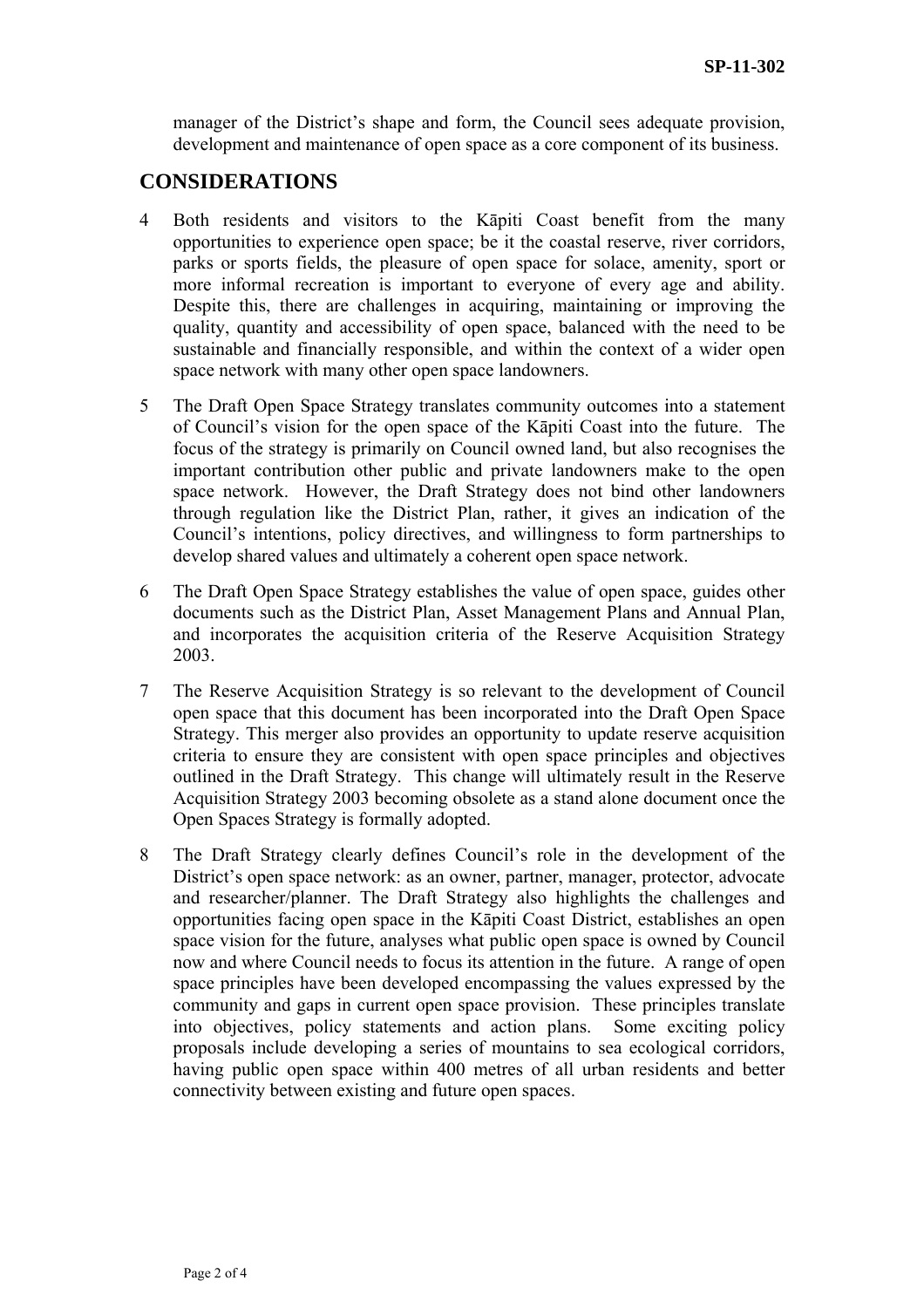### Financial Considerations

- 9 Advertising costs associated with public consultation on the Draft Open Space Strategy can be met from existing budgets.
- 10 Once adopted, the Open Spaces Strategy will influence decision making when reviewing the Long Term Plan, District Plan and Asset Management Plans. The financial implications of the Open Strategy objectives and action plans will be considered at that time.

## Legal Considerations

11 There are no legal considerations for the Committee to consider.

### Delegation

- 12 The Committee has the authority to:
	- *7.1 develop (within any wider existing strategic framework) policies and work programmes that support the social, economic, environmental and cultural wellbeing of the community*

#### Consultation

13 Consultation will follow the guidelines outlined in section 83 of the Local Government Act 2002. A one month consultation period advertised in the local media and on Council's website and direct mail outs to all key stakeholders including: Tāngata Whenua, community boards, the Department of Conservation, Greater Wellington Regional Council, developers, environmental and recreational user groups.

### Policy Implications

14 Once adopted, the Open Space Strategy will guide decision making relating to open space during future reviews of the Parks & Open Space Activity Asset Plan, Long Term Plan and District Plan.

### Tāngata Whenua Considerations

15 The Open Space Strategy is of particular significance to Tāngata Whenua. Council's Iwi Liaison Officer has already facilitated Tāngata Whenua input into the Draft Open Spaces Strategy, but the public consultation period will provide further opportunity to directly consult with a wider audience from the three local iwi.

### Publicity Considerations

16 In accordance with consultation guidelines specified in the Local Government Act 2002 consultation on the Draft Open Space Strategy will be publicly notified in local newspapers and on the Council's website.